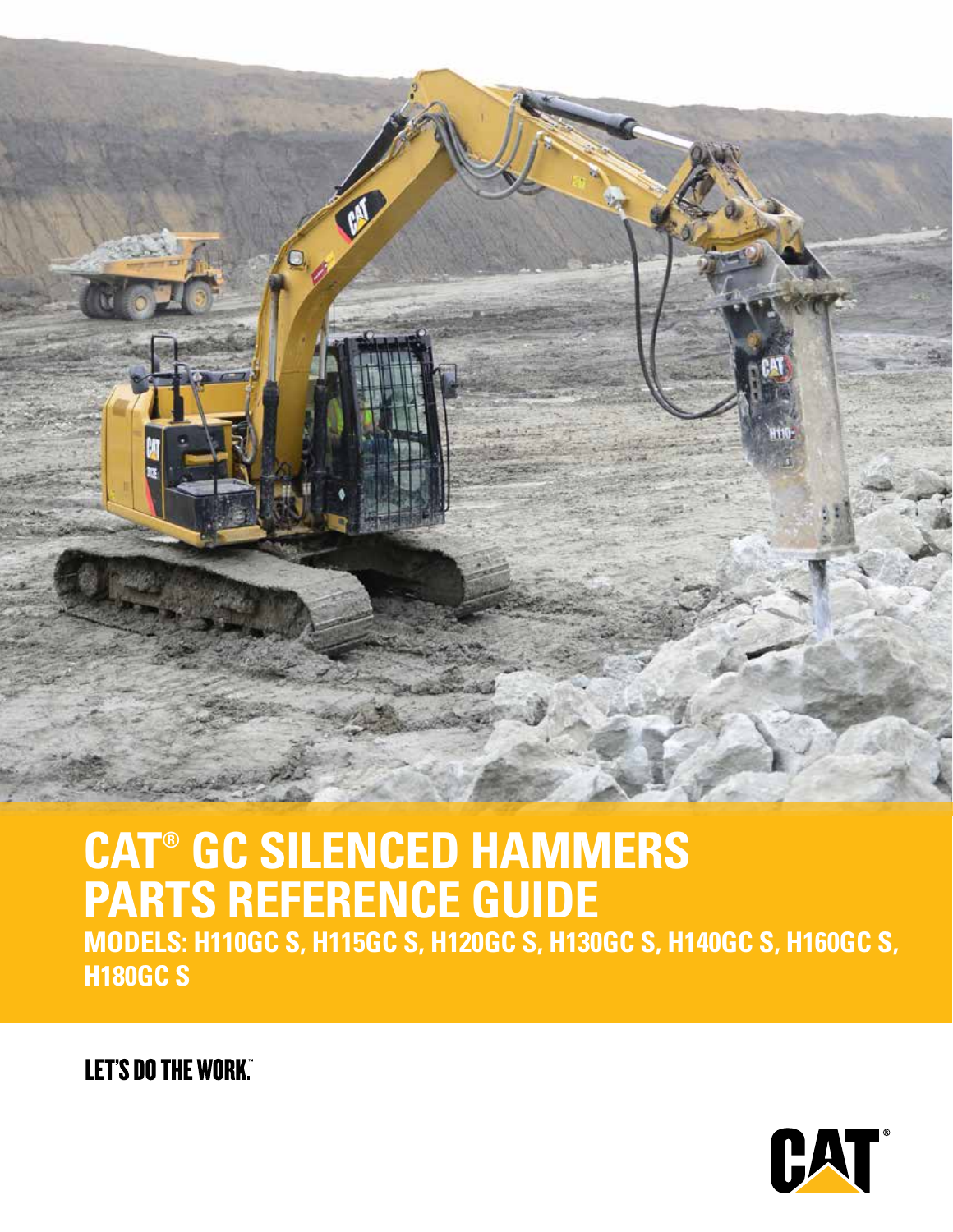| <b>PREVENTATIVE MAINTENANCE</b> |                                      |
|---------------------------------|--------------------------------------|
|                                 | <b>HAMMER COMPONENTS</b>             |
|                                 | <b>GREASES AND CHARGING KIT</b>      |
|                                 | <b>MAINTENANCE INTERVAL SCHEDULE</b> |
|                                 | <b>ESTIMATED WEAR LIFE</b>           |

This guide is designed to provide you with a quick reference for the parts and part numbers you need to keep your Cat® GC Silenced hammer operating at peak efficiency. Always read and understand the machine's Operation and Maintenance Manual (OMM) prior to performing any type of maintenance.

### **MAINTENANCE**

Proactive preventative maintenance extends the life of your hammer and protects your investment. Only Caterpillar knows Cat hammer lubrication requirements and recommended inspection/ replacement intervals to properly maintain your asset.

### **REPLACEMENT PARTS**

Proper maintenance minimizes the need for potential costly repair and replacement. In the event that replacement parts are required, the use of genuine Cat parts helps maximize performance and maintains high resale value. Competitive aftermarket parts may not meet certain original equipment specifications.

### Thank you for selecting a Cat® GC Silenced Hammer.

## **PROTECT YOUR INVESTMENT WITH GENUINE CAT® PARTS**

| <b>WEAR COMPONENTS</b>                        |
|-----------------------------------------------|
| <b>HAMMER TOOLS AND RETAINING PINS</b>        |
| <b>BUSHINGS, RETAINING PINS, THRUST RINGS</b> |
| <b>YEARLY RESEAL</b>                          |
| <b>SEAL KITS</b>                              |
| <b>DIAPHRAGMS</b>                             |
| <b>OTHER WEAR COMPONENTS</b>                  |
| <b>BUFFERS AND WEAR PLATES</b>                |
| <b>TIE RODS</b>                               |
| <b>COMPATIBILITY</b>                          |
| <b>HAMMER TO MACHINE MATCHING GUIDE</b>       |

# **ANATOMY OF A CAT® GC SILENCED HAMMER**

| <b>GC SILEI</b>                                              |
|--------------------------------------------------------------|
| <b>Function</b>                                              |
| Eliminates blank firing of the pisto<br>Protects the hammer. |
| Located on top of the powercell. I                           |
| One of the three main components                             |
| Manual adjustment controls pistor                            |
| Standing height. Provides grease                             |
| Together with the lower tool bushi                           |
| Together with the upper tool bushi                           |
| Enclosed external portion of the ha                          |
| Transfers energy wave into materi                            |
| Holds tool internally in front head.                         |
| One of three main components, in<br>front head.              |
| Cycles internally in cylinder, strike                        |
| One of three main components, lo<br>the piston.              |
| Located mid-section on the back o<br>hydraulic pumps.        |
|                                                              |

### **CED HAMMERS**

**Auto Shawt Teature is alsetted in the fool to be broken.** When there is no material under the tool to be broken.

Protects the excavator from reflective forces.

**S** that makes up the powercell. Piston cycles internally.

**Physion Stroke and and an independie in Stroke and providing providing two speed providing two power application** 

to upper and lower tool bushings.

ing, aligns the top of the tool with the bottom of the piston.

ling, aligns the top of the tool with the bottom of the piston. Slip fit.

**Housing** Enclosed external powercell.

**Tial being broken.** 

**Fromal to housing. Thrust ring, upper and lower bushings are internal to housing.** 

Pis the top of the tool and transfers "energy wave" through the tool.

**Theada** On top of the cylinder. Contains the nitrogen charge used to power

of the powercell, absorbs hydraulic spikes and protects the excavator's

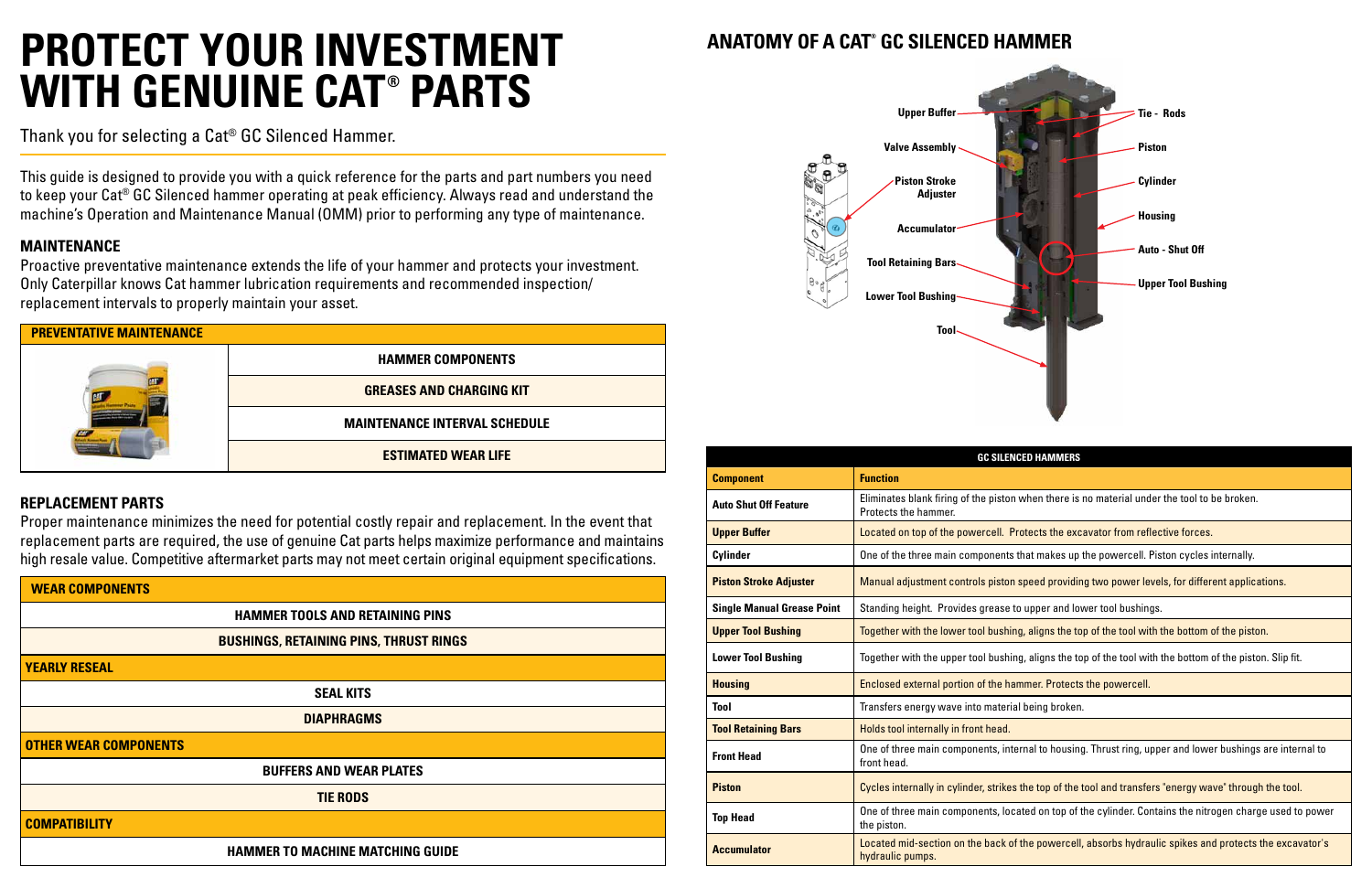### **MAINTENANCE - GAS CHARGING KIT**

### **ESTIMATED WEAR LIFE**

### **PREVENTIVE MAINTENANCE - LUBRICATING GREASE MAINTENANCE INTERVAL SCHEDULE**

|                                                | <b>All Serial</b><br><b>Number</b><br><b>Prefixes</b> | <b>Every 2 hours of operation</b>                |                                                        | Verify reservoir grease level<br>prior to operation                                | Verify cartridge grease level<br>prior to operation |
|------------------------------------------------|-------------------------------------------------------|--------------------------------------------------|--------------------------------------------------------|------------------------------------------------------------------------------------|-----------------------------------------------------|
| <b>All GC Silenced</b><br><b>Hammer Models</b> |                                                       | <b>Manual Greasing</b><br>400g (14 oz) Cartridge | <b>Carrier Mounted</b><br><b>5kg (11 lb) Container</b> | <b>System Mounted - Autolube</b><br><b>Case of (12) 400g</b><br>(14 oz) Cartridges |                                                     |
|                                                |                                                       | 130-6951                                         | 133-8807                                               | 317-8492                                                                           |                                                     |

|                                                | <b>All Serial</b> |
|------------------------------------------------|-------------------|
| <b>All GC Silenced</b><br><b>Hammer Models</b> | <b>Number</b>     |
|                                                | <b>Prefixes</b>   |

369-3566

| <b>Description</b>            | <b>Estimated Life of Components (Hours)</b> | <b>Recommended Actions</b>      |
|-------------------------------|---------------------------------------------|---------------------------------|
| Tool (Tool Bit)               | 250 ***                                     | Inspect and Replace as required |
| <b>Wear Components</b>        |                                             |                                 |
| Lower Bushing                 | 300                                         | Inspect and Replace if needed   |
| <b>Tool Retainers</b>         | 600                                         | Inspect**                       |
| Seal Set*                     | 600 or 1 Year                               | Annual Reseal *                 |
| Diaphragm*                    | 600                                         | Replace with Reseal *           |
| <b>Upper Bushing</b>          | 600                                         | Inspect**                       |
| Side Buffer                   | 1200                                        | Inspect**                       |
| <b>Top Buffer</b>             | 1200<br>Inspect**                           |                                 |
| <b>Bottom Buffer</b>          | 1200                                        | Inspect**                       |
| <b>Wear Plate</b>             | 1200                                        | Inspect**                       |
| <b>Tie Rod</b>                | 2400                                        | Inspect**                       |
| Tie Rod Nut                   | 2400                                        | Inspect**                       |
| <b>Maintenance Components</b> |                                             |                                 |
| Cylinder                      | 3600                                        |                                 |
| Piston                        | 3000                                        |                                 |
| <b>Front Head</b>             | 4200                                        |                                 |

|                                                                    | <b>All Cat<sup>®</sup> GC S Hammer Models</b> |                                                    |
|--------------------------------------------------------------------|-----------------------------------------------|----------------------------------------------------|
| <b>Interval</b>                                                    | <b>Component</b>                              | <b>Action Required</b>                             |
|                                                                    |                                               | Inspect the Tool                                   |
|                                                                    | Tool (Tool Bit)                               | Inspect the notc                                   |
|                                                                    |                                               | Inspect the tool                                   |
|                                                                    | <b>Tool Retaining Pins</b>                    | Inspect the pin f                                  |
| <b>When Required</b>                                               |                                               | Inspect the pin f                                  |
|                                                                    |                                               | Inspect the tool<br><b>Clearance Dimer</b>         |
|                                                                    | <b>Tool (Lower) Bushing</b>                   | Replace the tool                                   |
|                                                                    |                                               | Replace the sea                                    |
| <b>Every 2</b><br><b>Service Hours, or</b><br><b>4 Times Daily</b> |                                               | <b>Manual Greasing</b><br>15 strokes from t        |
|                                                                    | <b>Lubricate Work Tool</b>                    | <b>Hammer Mounte</b>                               |
|                                                                    |                                               | <b>Carrier Mounted</b>                             |
| <b>Initial 50 Hours</b>                                            | <b>Mounting Bracket Bolts</b>                 | Tighten the bolts<br>Refer to OMM In               |
|                                                                    |                                               | <b>Check supply lin</b>                            |
|                                                                    |                                               | <b>Check hydraulic</b>                             |
|                                                                    | <b>Hydraulic Fittings</b>                     | <b>Check connecto</b>                              |
|                                                                    |                                               | Check all conner                                   |
|                                                                    |                                               | Inspect the tool                                   |
|                                                                    | Tool                                          | Inspect the notc                                   |
|                                                                    |                                               | Inspect the tool                                   |
| <b>Every 50 Service</b>                                            | <b>Tool Retaining Pins</b>                    | Inspect the pin f                                  |
| <b>Hours, or Weekly</b>                                            |                                               | Inspect the pin f                                  |
|                                                                    | <b>Tool (Lower) Bushing</b>                   | Inspect the tool<br>Clearance Dimer                |
|                                                                    |                                               | Replace the tool                                   |
|                                                                    |                                               | Replace the sea                                    |
|                                                                    |                                               | <b>Accumulator cha</b>                             |
|                                                                    | <b>Accumulator</b>                            | <b>Follow charging</b><br>Maintenance Ma           |
| Every 600                                                          | Seals and Diaphragm                           | The hammer MU<br>MUST BE REPLA                     |
| <b>Service Hours,</b>                                              |                                               | Inspect all of the                                 |
| or 1 Year -<br>whichever                                           |                                               | Replace all of the                                 |
| comes first                                                        | <b>All Wear Components</b>                    | <b>Refer to the Serv</b><br><b>Systems Operati</b> |

The chart below details the estimated life of your hammer components under normal operating conditions. It is not meant to replace daily maintenance requirements and inspections outlined in your OMM. The hours noted are only an estimation and may need to be replaced prior to the listed hours.

In addition to daily maintenance requirements.

\* Seal Set and Diaphragm - Every 600 Hours or 1 Year - whichever comes first.

\*\* Recommendation to Inspect all Wear Components during Annual Reseal.

\*\*\* Tool Bit Wear Life can be impacted by the abrasiveness of the materials and application.

Refer to the Operations and Maintenance manual for proper Inspection and Assembly/Disassembly as well as Wear Component Tolerances.

### **Adels and Serial Number Prefixes**

Ie Tool for wear.

ne notch area for burrs. Remove any burrs.

ie tool for cracks. If the tool is cracked, replace.

ne pin for wear and if worn beyond wear limit dimensions, replace.

ie pin for cracks. If the pin is cracked, replace.

ie tool contact area and seals for wear and compare with Maximum Dimensions, in the Operations and Maintenance Manual.

he tool bushing if the tool bushing has too much wear.

he seals if the seals are worn or damaged.

reasing - Grease points have been marked with a grease decal. Apply 10 to from the grease gun to the tool bushings and hammer tool.

Mounted Auto-Lube System - Verify grease cartridge level prior to operation.

lounted Auto-Lube System - Verify grease reservoir level prior to operation.

**Ingith 50 bolts for the mounting bracket to the required torque value. MM** Instructions

pply lines and return lines for damage, or leaks.

Iraulic fittings for damage, or leaks.

nnector hoses for damage, or wear.

connector hose clamps on both the boom and the stick.

ne tool for wear.

1e notch area for burrs. Remove any burrs.

ie tool for cracks. If the tool is cracked, replace.

 $\overline{\text{}}$  pin for wear and if worn beyond wear limit dimensions, replace.

1e pin for cracks. If the pin is cracked, replace.

Inspect tool contact area and seals for wear and compare with Maximum Dimensions, in the Operations and Maintenance Manual.

he tool bushing if the tool bushing has too much wear.

he seals if the seals are worn or damaged.

ator charge must be verified every 50 hours

arging instructions and pressures, as detailed in the Operations and nce Manual.

ner MUST BE RESEALED and the diaphragm for the hydraulic accumulator REPLACED on an ANNUAL SCHEDULE, 600 hours - whichever comes first.

I of the wear parts

all of the damaged parts, or the parts that are worn.

ne Service Manual, "Specifications, Disassembly and Assembly, and the Operation, Testing and Adjusting Sections for information on the hammer.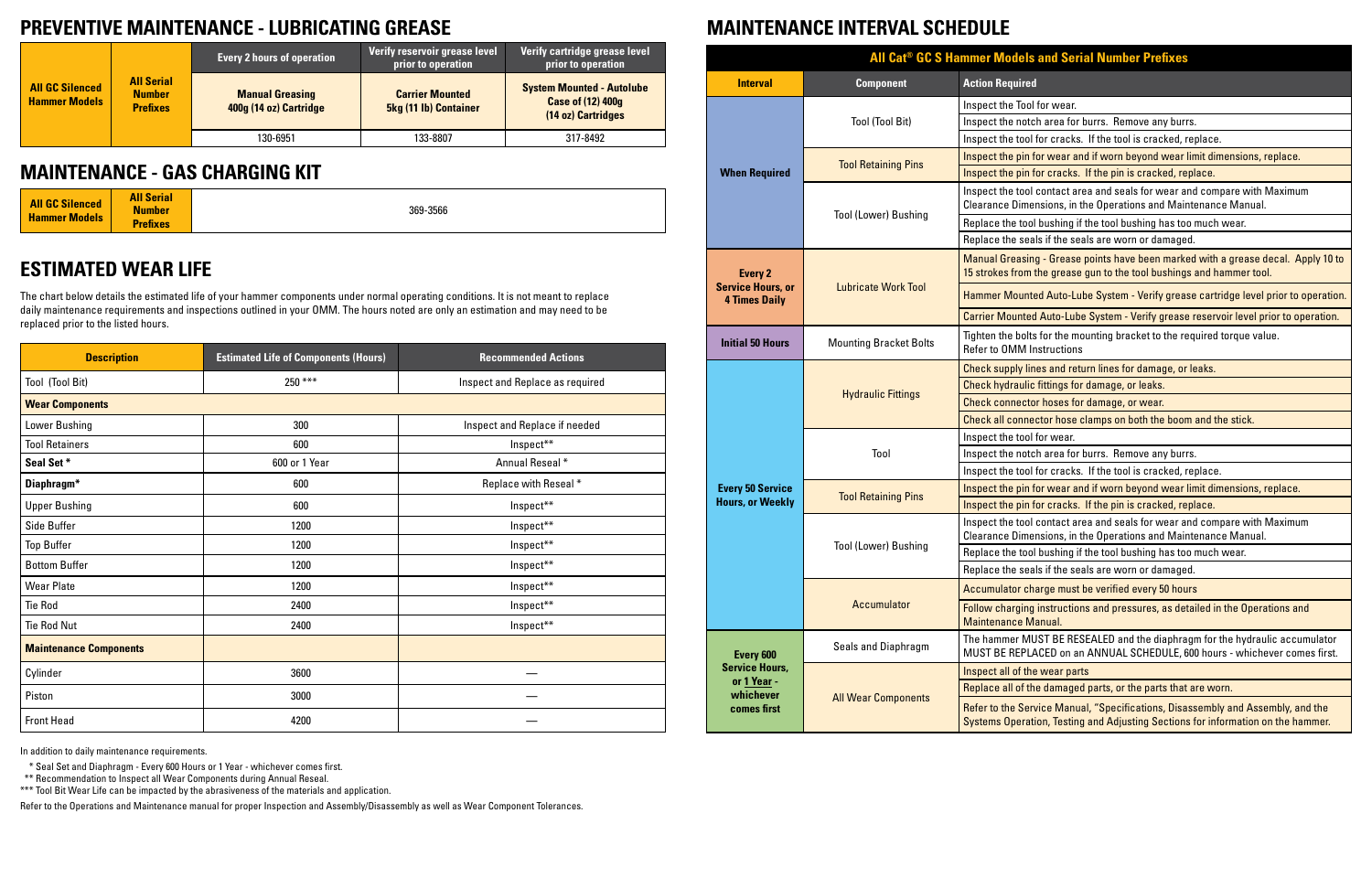### **HAMMER TOOLS**

| <b>Hammer Model</b> | <b>Serial Number Prefix</b> | <b>Retaining Pin</b><br>(2 Required) | <b>Chisel</b> | <b>Forged Tip Chisel</b> | <b>Moil</b> | <b>Blunt</b> | <b>Pyramidal</b> |
|---------------------|-----------------------------|--------------------------------------|---------------|--------------------------|-------------|--------------|------------------|
| <b>H110GCS</b>      | KSE                         | 420-7369                             | 565-4615      | 565-4616                 | 565-4612    | 565-4613     | 565-4614         |
| <b>H110GCS</b>      | K8B                         | 420-7369                             | 565-4615      | 565-4616                 | 565-4612    | 565-4613     | 565-4614         |
| <b>H115GC S</b>     | HHW                         | 417-8042                             | 566-1536      | 569-4710                 | 566-1535    | 566-1533     | 566-1534         |
| <b>H115GC S</b>     | K8M                         | 417-8042                             | 566-1536      | 569-4710                 | 566-1535    | 566-1533     | 566-1534         |
| <b>H120GCS</b>      | <b>HHX</b>                  | 541-6210                             | 565-8761      | 569-4711                 | 565-8760    | 565-8758     | 565-8759         |
| <b>H120GCS</b>      | K8G                         | 541-6210                             | 565-8761      | 569-4711                 | 565-8760    | 565-8758     | 565-8759         |
| <b>H130GC S</b>     | <b>WHT</b>                  | 541-6219                             | 565-8767      | 569-4712                 | 565-8766    | 565-8762     | 565-8764         |
| <b>H130GC S</b>     | K8J                         | 541-6219                             | 565-8767      | 569-4712                 | 565-8766    | 565-8762     | 565-8764         |
| <b>H140GCS</b>      | WHC                         | 374-7025                             | 566-1540      | 569-4713                 | 566-1539    | 566-1537     | 566-1538         |
| <b>H140GCS</b>      | K <sub>8</sub> L            | 374-7025                             | 566-1540      | 569-4713                 | 566-1539    | 566-1537     | 566-1538         |
| <b>H160GCS</b>      | KS7                         | 374-7025                             | 595-1652      | 595-1651                 | 595-1654    | 595-1655     | 595-1653         |
| <b>H180GCS</b>      | KS9                         | 594-5021                             | 595-1659      | 595-1656                 | 595-1657    | 595-1660     | 595-1658         |

| <b>Profile Selection</b> |   |   |                |                                                                                                                          |                                                                                                                          |  |  |
|--------------------------|---|---|----------------|--------------------------------------------------------------------------------------------------------------------------|--------------------------------------------------------------------------------------------------------------------------|--|--|
|                          |   |   |                | (A) Chisel Tool                                                                                                          | Best used in primary breaking applications such as<br>breaking concrete or bedrock, trenching or operating<br>on slopes. |  |  |
| А                        | B | с | D              | (B) Pyramidal Tool                                                                                                       | Multi-use aplications, such as breaking hard rock,<br>concrete, bedrock and trenching.                                   |  |  |
|                          |   |   | (C) Blunt Tool | Best used in primary breaking applications such as<br>breaking concrete or bedrock, trenching or operating<br>on slopes. |                                                                                                                          |  |  |
|                          |   |   |                | (D) Moil Tool                                                                                                            | Multi-use aplications, such as breaking hard rock,<br>concrete or bedrock.                                               |  |  |

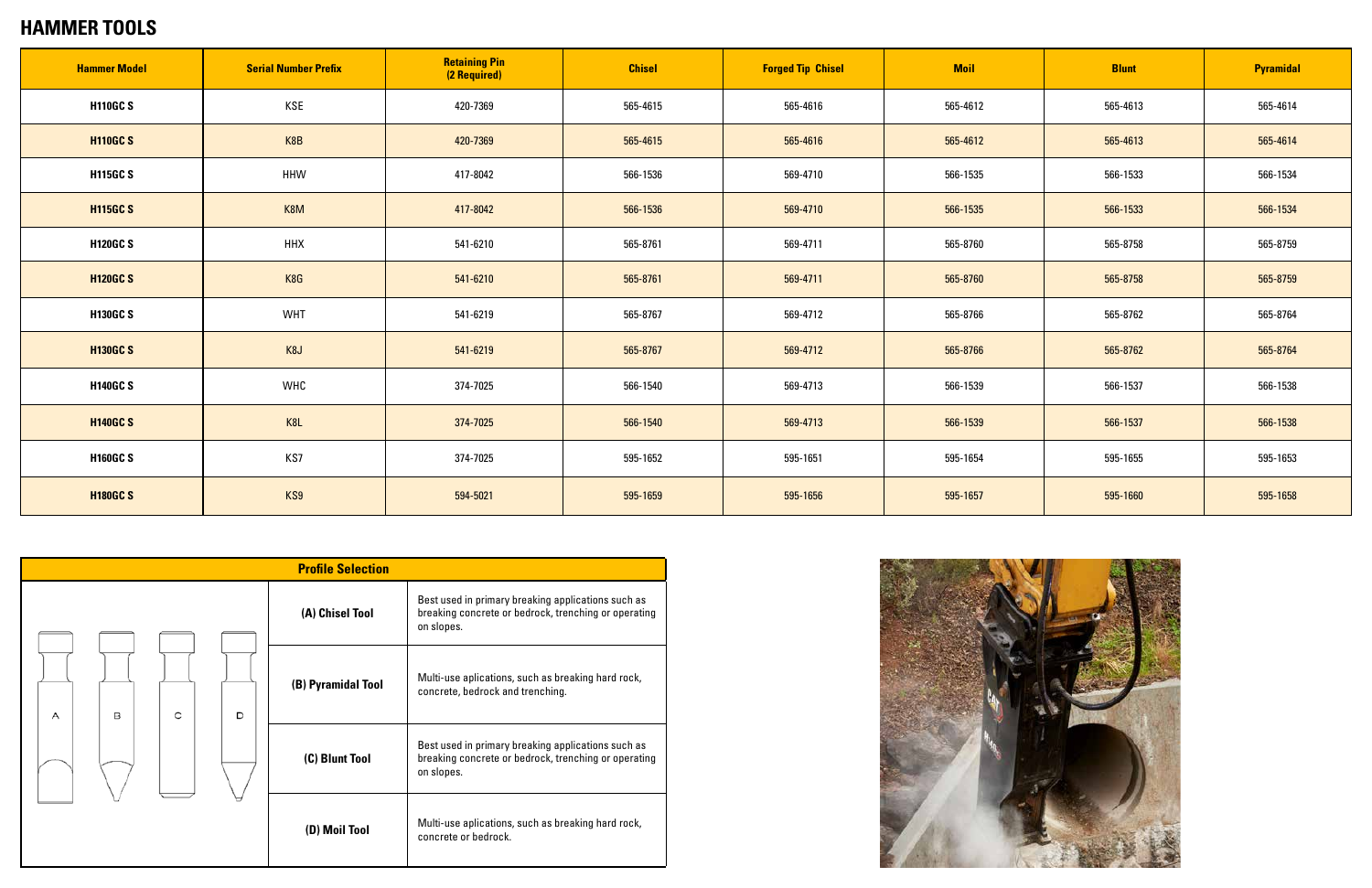### **LOWER AND UPPER BUSHINGS**

|                     | <b>Serial Number Prefix</b> | <b>Lower Bushing</b> |                      | <b>Lower Bushing Pin Assembly</b> | <b>Upper Bushing</b> |                       |  |
|---------------------|-----------------------------|----------------------|----------------------|-----------------------------------|----------------------|-----------------------|--|
| <b>Hammer Model</b> |                             | <b>Lower Bushing</b> | <b>Retaining Pin</b> | Ring                              | <b>Upper Bushing</b> | <b>Thrust Ring</b>    |  |
| <b>H110GC S</b>     | KSE                         | 565-3719             | 420-7370             | 369-3563                          | 565-3723             | <b>Not Applicable</b> |  |
| <b>H110GC S</b>     | K8B                         | 565-3719             | 420-7370             | 369-3563                          | 565-3723             | <b>Not Applicable</b> |  |
| <b>H115GC S</b>     | <b>HHW</b>                  | 541-6173             | 417-8044             | 095-0934                          | 541-6172             | 417-8040              |  |
| <b>H115GC S</b>     | K8M                         | 541-6173             | 417-8044             | 095-0934                          | 541-6172             | 417-8040              |  |
| <b>H120GCS</b>      | <b>HHX</b>                  | 541-6211             | 367-0893             | 096-0194                          | 541-6212             | <b>Not Applicable</b> |  |
| <b>H120GC S</b>     | K8G                         | 541-6211             | 367-0893             | 096-0194                          | 541-6212             | <b>Not Applicable</b> |  |
| <b>H130GC S</b>     | <b>WHT</b>                  | 541-6225             | 367-0893             | 096-0194                          | 541-6220             | <b>Not Applicable</b> |  |
| <b>H130GC S</b>     | K8J                         | 541-6225             | 367-0893             | 096-0194                          | 541-6220             | <b>Not Applicable</b> |  |
| <b>H140GCS</b>      | <b>WHC</b>                  | 541-6234             | 374-7028             | 096-0194                          | 541-6233             | <b>Not Applicable</b> |  |
| <b>H140GC S</b>     | K8L                         | 541-6234             | 374-7028             | 096-0194                          | 541-6233             | <b>Not Applicable</b> |  |
| <b>H160GCS</b>      | KS7                         | 580-4396             | 374-7028             | 096-0194                          | 580-4394             | <b>Not Applicable</b> |  |
| <b>H180GC S</b>     | KS9                         | 594-5011             | 594-5023             | 096-0194                          | 594-5025             | <b>Not Applicable</b> |  |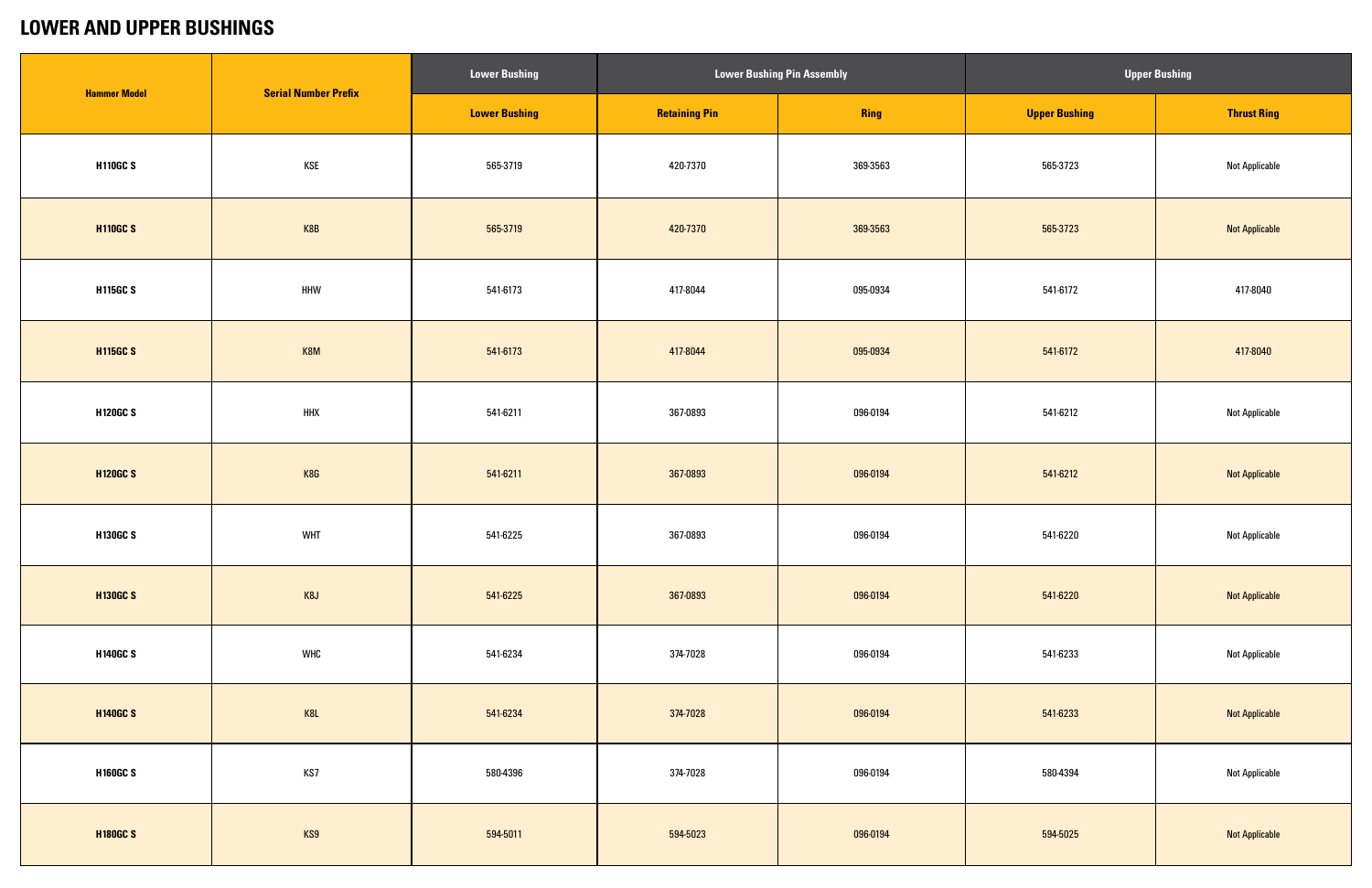

| <b>Hammer Model</b> | <b>Serial Number Prefix</b> | <b>Seal Kit</b> | <b>Diaphragm</b> |
|---------------------|-----------------------------|-----------------|------------------|
| <b>H110GCS</b>      | <b>KSE</b>                  | 591-0627        | 417-8061         |
| <b>H110GCS</b>      | K8B                         | 591-0627        | 417-8061         |
| <b>H115GCS</b>      | <b>HHW</b>                  | 591-0628        | 417-8061         |
| <b>H115GC S</b>     | K8M                         | 591-0628        | 417-8061         |
| <b>H120GCS</b>      | <b>HHX</b>                  | 541-6217        | 368-9984         |
| <b>H120GC S</b>     | K8G                         | 541-6217        | 368-9984         |
| <b>H130GC S</b>     | WHT                         | 541-6227        | 374-7188         |
| <b>H130GC S</b>     | K <sub>8</sub> J            | 541-6227        | 374-7188         |
| <b>H140GCS</b>      | <b>WHC</b>                  | 541-6238        | 374-7188         |
| <b>H140GCS</b>      | K <sub>8</sub> L            | 541-6238        | 374-7188         |
| <b>H160GCS</b>      | KS7                         | 580-4365        | 580-4398         |
| <b>H180GC S</b>     | KS9                         | 580-6116        | 594-5065         |

| <b>Hammer</b><br><b>Model</b> | <b>Serial</b><br><b>Number</b><br><b>Prefix</b> | <b>Top Buffer</b> | <b>Bottom</b><br><b>Buffer</b> | <b>Wear Plate (A)</b> | <b>Wear Plate (B)</b>    | <b>Wear Plates (C)</b>   | <b>Wear Plate (D)</b> | <b>Wear Plate (E)</b> |
|-------------------------------|-------------------------------------------------|-------------------|--------------------------------|-----------------------|--------------------------|--------------------------|-----------------------|-----------------------|
| <b>H110GCS</b>                | <b>KSE</b>                                      | 565-3747          | 565-3748                       | 565-3744              | 541-8995<br>(Quantity 2) | 565-3743<br>(Quantity 2) | 565-3742              | 565-3741              |
| <b>H110GCS</b>                | K8B                                             | 565-3747          | 565-3748                       | 565-3744              | 541-8995<br>(Quantity 2) | 565-3743<br>(Quantity 2) | 565-3742              | 565-3741              |
| <b>H115GC S</b>               | <b>HHW</b>                                      | 527-3226          | 566-1523                       | 527-3219              | 527-3223<br>(Quantity 2) | 527-3222<br>(Quantity 2) | 541-6180              | 527-3220              |
| <b>H115GC S</b>               | K8M                                             | 527-3226          | 566-1523                       | 527-3219              | 527-3223<br>(Quantity 2) | 527-3222<br>(Quantity 2) | 541-6180              | 527-3220              |
| <b>H120GCS</b>                | <b>HHX</b>                                      | 527-3226          | 610-7025                       | 527-3219              | 541-8995<br>(Quantity 4) | 541-8984<br>(Quantity 2) | 541-8982              | 541-8983              |
| <b>H120GC S</b>               | K8G                                             | 527-3226          | 610-7025                       | 527-3219              | 541-8995<br>(Quantity 4) | 541-8984<br>(Quantity 2) | 541-8982              | 541-8983              |
| <b>H130GC S</b>               | <b>WHT</b>                                      | 541-9003          | 541-9004                       | 527-3219              | 541-8995<br>(Quantity 3) | 541-9002<br>(Quantity 2) | 541-9006              | 541-9005              |
| <b>H130GC S</b>               | K <sub>8</sub> J                                | 541-9003          | 541-9004                       | 527-3219              | 541-8995<br>(Quantity 3) | 541-9002<br>(Quantity 2) | 541-9006              | 541-9005              |
| <b>H140GCS</b>                | <b>WHC</b>                                      | 541-9003          | 541-9023                       | 527-3219              | 527-3223<br>(Quantity 3) | 541-9025<br>(Quantity 2) | 541-9026              | 541-9024              |
| <b>H140GC S</b>               | K <sub>8</sub> L                                | 541-9003          | 541-9023                       | 527-3219              | 541-8995<br>(Quantity 3) | 541-9025<br>(Quantity 2) | 541-9026              | 541-9024              |
| <b>H160GCS</b>                | KS7                                             | 541-9003          | 541-9023                       | 527-3219              | 527-3223<br>(Quantity 4) | 591-0616<br>(Quantity 2) | 580-6112              | 580-6111              |
| <b>H180GCS</b>                | KS9                                             | 594-3828          | 594-3826                       | 527-3219              | 527-3223<br>(Quantity 4) | 591-0616<br>(Quantity 2) | 594-3824              | 594-3821              |



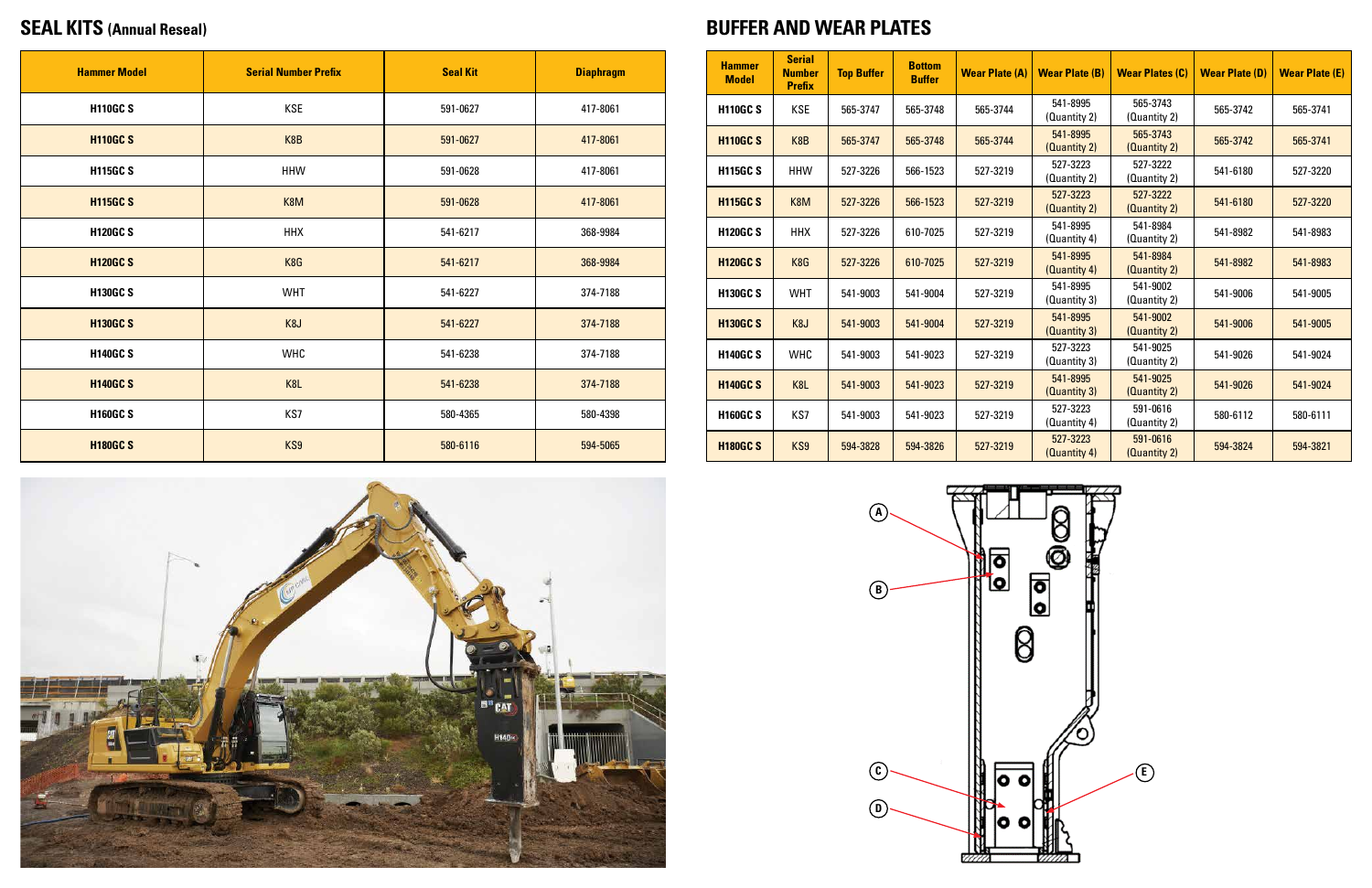### **TIE RODS**

### **GC SILENCED HAMMERS - MATCHING GUIDE**

| <b>Hammer Model</b> | <b>Serial Number Prefix</b> | Tie Rod GROUP*<br><b>(Quantity of 4 Required)</b> |  |  |  |  |  |
|---------------------|-----------------------------|---------------------------------------------------|--|--|--|--|--|
| <b>H110GCS</b>      | <b>KSE</b>                  | 420-7386                                          |  |  |  |  |  |
| <b>H110GCS</b>      | K8B                         | 420-7386                                          |  |  |  |  |  |
| <b>H115GCS</b>      | <b>HHW</b>                  | 417-8062                                          |  |  |  |  |  |
| <b>H115GC S</b>     | K8M                         | 417-8062                                          |  |  |  |  |  |
| <b>H120GCS</b>      | <b>HHX</b>                  | 367-0898                                          |  |  |  |  |  |
| <b>H120GCS</b>      | K8G                         | 367-0898                                          |  |  |  |  |  |
| <b>H130GC S</b>     | <b>WHT</b>                  | 416-4454                                          |  |  |  |  |  |
| <b>H130GC S</b>     | K <sub>8</sub> J            | 416-4454                                          |  |  |  |  |  |
| <b>H140GCS</b>      | <b>WHC</b>                  | 374-4827                                          |  |  |  |  |  |
| <b>H140GCS</b>      | K <sub>8</sub> L            | 374-4827                                          |  |  |  |  |  |
| <b>H160GCS</b>      | KS7                         | 580-4418                                          |  |  |  |  |  |
| <b>H180GC S</b>     | KS9                         | 580-6117                                          |  |  |  |  |  |



\* Tie Rod Group includes a Tie Rod, two (2) Tie Rod Nuts and a Washer.

| <b>Hammer Model</b> | 311 | 312 | 313 | 314 | 315 | 316 | 318 | 320 | 323 | 325 | 326 | 329 | 330 | 335 | 336-340 | 349 | 352 |
|---------------------|-----|-----|-----|-----|-----|-----|-----|-----|-----|-----|-----|-----|-----|-----|---------|-----|-----|
| <b>H110GCS</b>      |     |     |     |     |     |     |     |     |     |     |     |     |     |     |         |     |     |
| <b>H115GC S</b>     |     |     |     |     |     |     |     |     |     |     |     |     |     |     |         |     |     |
| <b>H120GCS</b>      |     |     |     |     |     |     |     |     |     |     |     |     |     |     |         |     |     |
| <b>H130GC S</b>     |     |     |     |     |     |     |     |     |     |     |     |     |     |     |         |     |     |
| <b>H140GCS</b>      |     |     |     |     |     |     |     |     |     |     |     |     |     |     |         |     |     |
| <b>H160GC S</b>     |     |     |     |     |     |     |     |     |     |     |     |     |     |     |         |     |     |
| <b>H180GCS</b>      |     |     |     |     |     |     |     |     |     |     |     |     |     |     |         |     |     |

\* Hammer available in 2nd Quarter 2022

Note 1: Caterpillar recommends the use of a suitable shield/guard system to ensure operator has adequate protection from flying debris.

Note 2: These matches are for general reference purposes for Cat machines only. When special boom and quick coupler arrangements are used, these matches may not apply.

Note 3: When matching hammers to competitive carriers, selection should be made by carrier weight. Refer to the carrier range at the top of the table in order to determine the correct match.